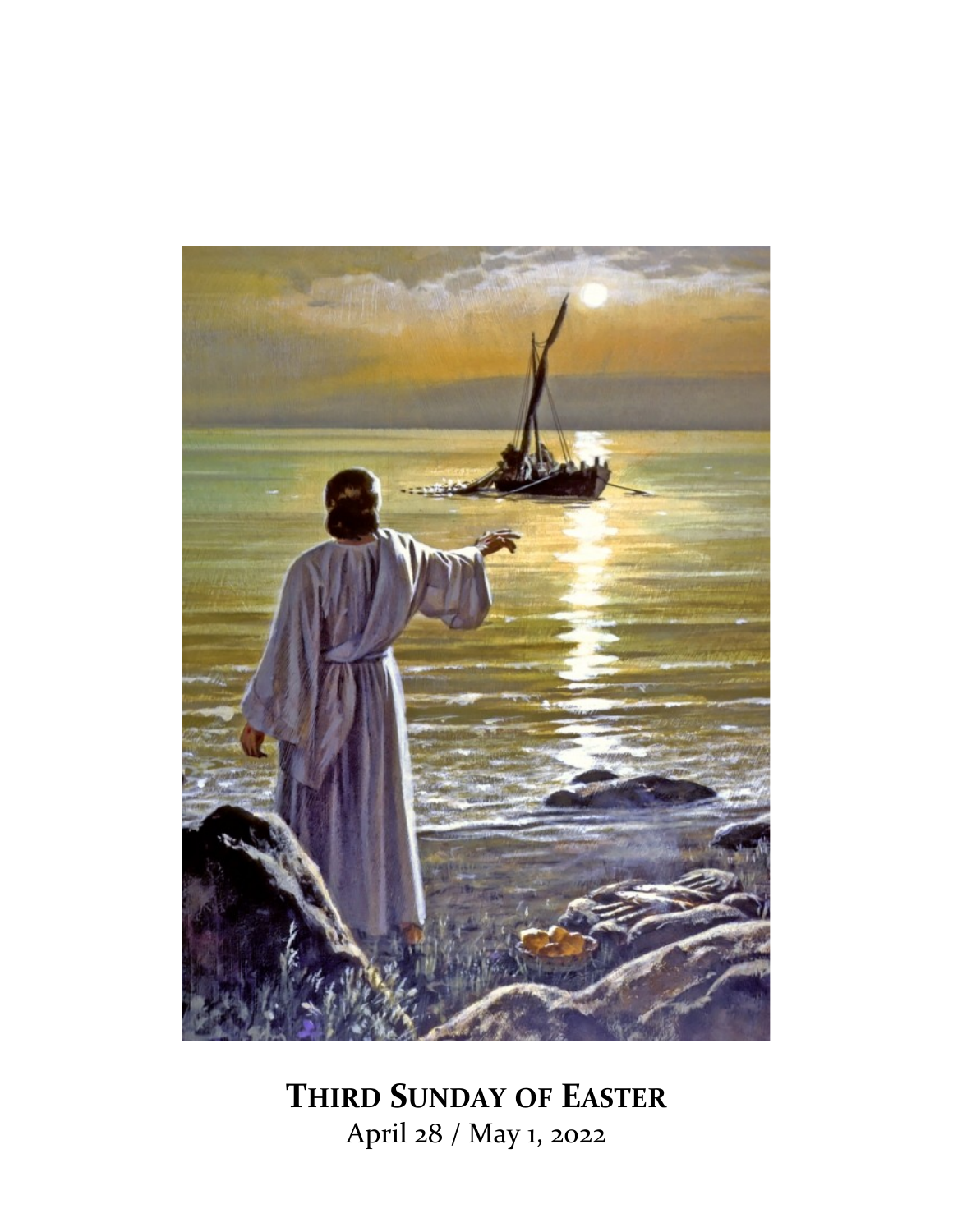#### **Zion Ev. Lutheran Church**

6430 Hwy. D Allenton, Wisconsin 53002 *Members of the Wisconsin Evangelical Lutheran Synod* (WELS) Steven D. Bode, pastor 6438 Hwy. D Allenton, WI *Church Office: 262-629-5914 / website: www.zionallenton.org Pastor cell phone: 262-483-0407 / e-mail: revsdb@aol.com*



#### **Welcome to God's House**

Many of his disciples first met Jesus while fishing near the Sea of Galilee. At the time they were spiritually blind, not fully realizing who Jesus was. The resurrected Jesus now appears again to these disciples while they are fishing, and this time they see him clearly through eyes of faith. That's what Easter does…it replaces whatever kind of spiritual blindness we might have with sight, giving us the ability to see who holds our future in his hands and the path through life that is truly worth following.

# **ORDER OF SERVICE**

### **Opening Hymn Come, Christians Join to Sing #599**

Come, Christians, join to sing Alleluia! Amen! loud praise to Christ our King; Alleluia! Amen! let all, with heart and voice, before his throne rejoice; praise is his gracious choice: Alleluia! Amen!

Come, lift your hearts on high, Alleluia! Amen! let praises fill the sky; Alleluia! Amen! he is our guide and friend, to us he'll condescend; his love shall never end: Alleluia! Amen!

Praise yet our Christ again; Alleluia! Amen! life shall not end the strain; Alleluia! Amen! on heaven's blissful shore, his goodness we'll adore, singing forevermore, "Alleluia! Amen!"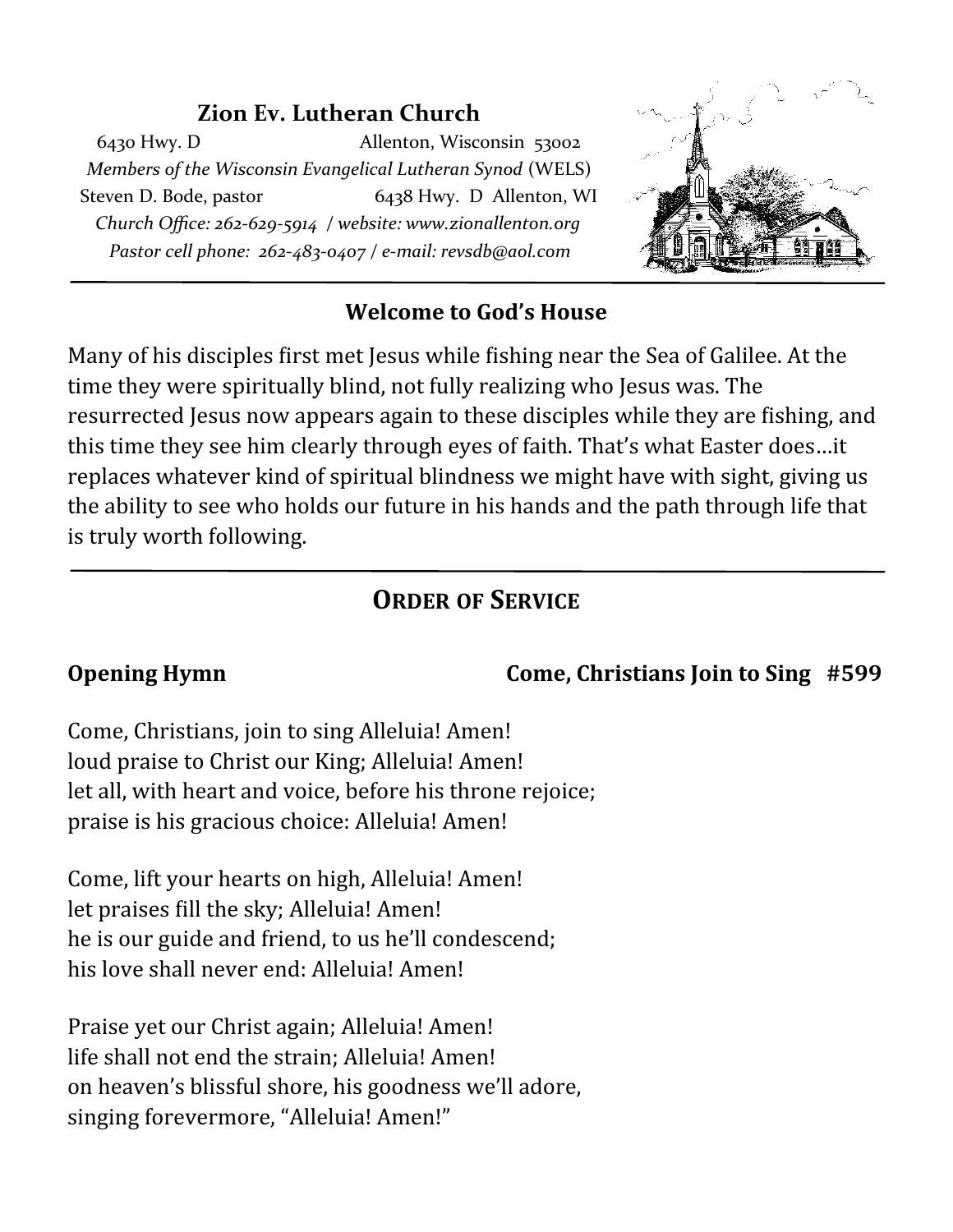#### **Invocation**

In the name of the Father and of the Son (+) and of the Holy Spirit. **Amen.**

#### **Confession of Sins**

If we claim to be without sin, we deceive ourselves and the truth is not in us. **If we confess our sins, God is faithful and just and will forgive us our sins and purify us from all unrighteousness.**

Let us confess our sins to the Lord. **Holy God, gracious Father, I am sinful by nature and have sinned against you in my thoughts, words and actions. I have not loved you with my whole heart; I have not loved others as I should. I deserve your punishment both now and forever. But Jesus, my Savior, paid for my sins with his innocent suffering and death. Trusting in him, I pray: God, have mercy on me, a sinner.**

*Brief silence for meditation and reflection*

Our gracious Father in heaven has been merciful to us. He sent his only Son, Jesus Christ, who gave his life as the atoning sacrifice for the sins of the whole world. Therefore, as a called servant of Christ and by his authority, I forgive you all your sins in the name of the Father and of the Son and of the Holy Spirit. **Amen.** 

### **Lord, Have Mercy**

In peace, let us pray to the Lord.

For the peace from above and for our salvation, let us pray to the Lord.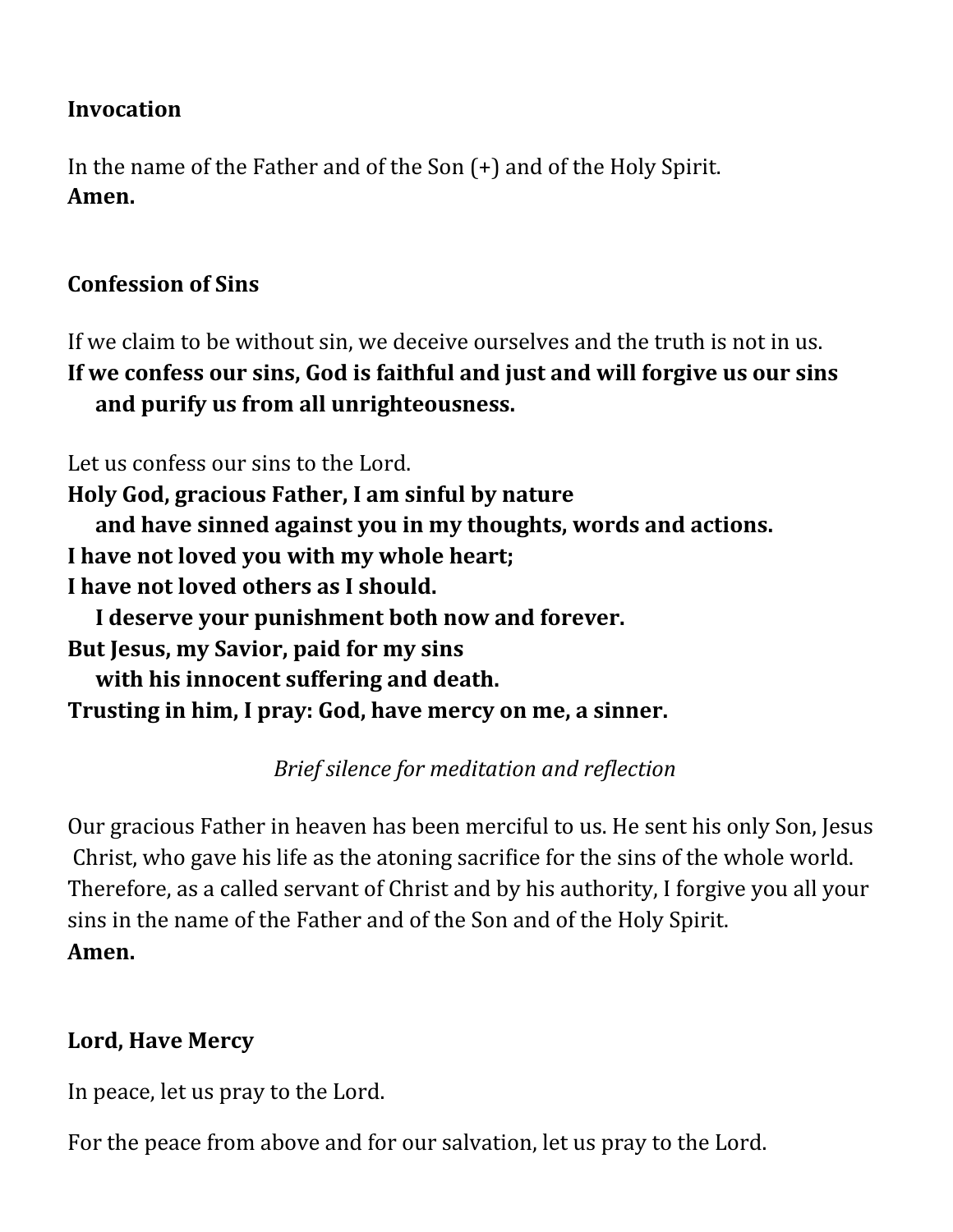#### **Lord, have mercy.**

For the peace of the whole world, for the well-being of the Church of God, and for the unity of all, let us pray to the Lord.

#### **Lord, have mercy.**

For this holy house and for all who offer here their worship and praise, let us pray to the Lord.

#### **Lord, have mercy.**

Help, save, comfort, and defend us, gracious Lord. **Amen.**

# **THE WORD**

The Lord be with you. **And also with you.**

#### **Prayer of the Day**

Let us pray.

Lord God, by the humiliation of your Son, you lifted up this fallen world from the despair of death. By his resurrection to life, grant your faithful people gladness of heart and the hope of eternal joys; through your Son, Jesus Christ our Lord, who lives and reigns with you and the Holy Spirit, one God, now and forever. **Amen.**

#### **First Reading Acts 9:1–22**

Meanwhile, Saul was still breathing out murderous threats against the Lord's disciples. He went to the high priest **<sup>2</sup>** and asked him for letters to the synagogues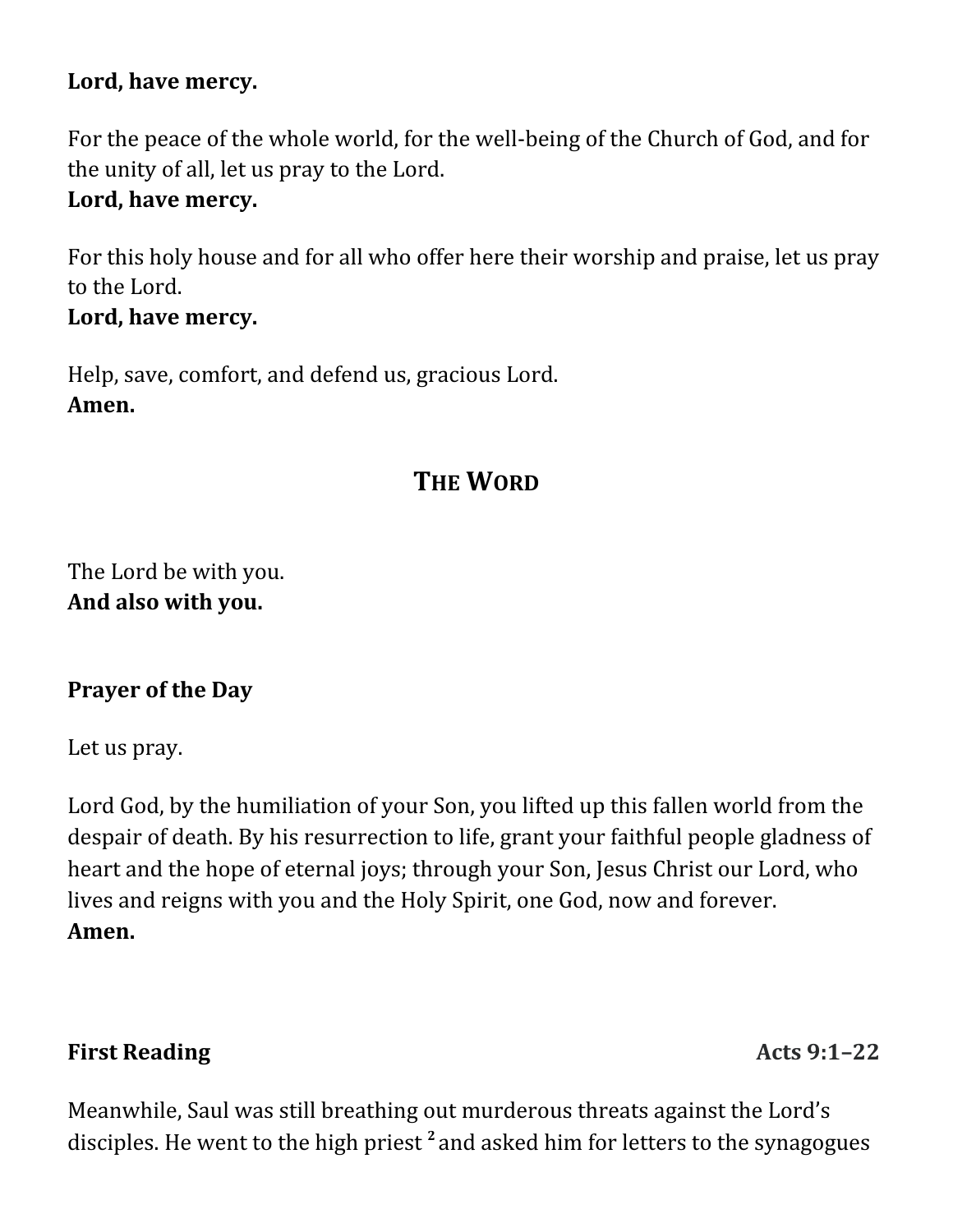in Damascus, so that if he found any there who belonged to the Way, whether men or women, he might take them as prisoners to Jerusalem. **<sup>3</sup>**As he neared Damascus on his journey, suddenly a light from heaven flashed around him. **<sup>4</sup>**He fell to the ground and heard a voice say to him, "Saul, Saul, why do you persecute me?" **5** "Who are you, Lord?" Saul asked.

"I am Jesus, whom you are persecuting," he replied. **<sup>6</sup>** "Now get up and go into the city, and you will be told what you must do."

**<sup>7</sup>** The men traveling with Saul stood there speechless; they heard the sound but did not see anyone. <sup>8</sup> Saul got up from the ground, but when he opened his eyes he could see nothing. So they led him by the hand into Damascus. **<sup>9</sup>** For three days he was blind, and did not eat or drink anything.

**<sup>10</sup>** In Damascus there was a disciple named Ananias. The Lord called to him in a vision, "Ananias!"

"Yes, Lord," he answered.

**<sup>11</sup>** The Lord told him, "Go to the house of Judas on Straight Street and ask for a man from Tarsus named Saul, for he is praying. **<sup>12</sup>** In a vision he has seen a man named Ananias come and place his hands on him to restore his sight."

**<sup>13</sup>** "Lord," Ananias answered, "I have heard many reports about this man and all the harm he has done to your holy people in Jerusalem. **<sup>14</sup>**And he has come here with authority from the chief priests to arrest all who call on your name." **<sup>15</sup>**But the Lord said to Ananias, "Go! This man is my chosen instrument to proclaim my name to the Gentiles and their kings and to the people of Israel. **<sup>16</sup>** I will show him how much he must suffer for my name."

**<sup>17</sup>** Then Ananias went to the house and entered it. Placing his hands on Saul, he said, "Brother Saul, the Lord—Jesus, who appeared to you on the road as you were coming here—has sent me so that you may see again and be filled with the Holy Spirit." **<sup>18</sup>** Immediately, something like scales fell from Saul's eyes, and he could see again. He got up and was baptized, **<sup>19</sup>** and after taking some food, he regained his strength.

Saul spent several days with the disciples in Damascus. **<sup>20</sup>**At once he began to preach in the synagogues that Jesus is the Son of God. **<sup>21</sup>**All those who heard him were astonished and asked, "Isn't he the man who raised havoc in Jerusalem among those who call on this name? And hasn't he come here to take them as prisoners to the chief priests?" **<sup>22</sup>** Yet Saul grew more and more powerful and baffled the Jews living in Damascus by proving that Jesus is the Messiah.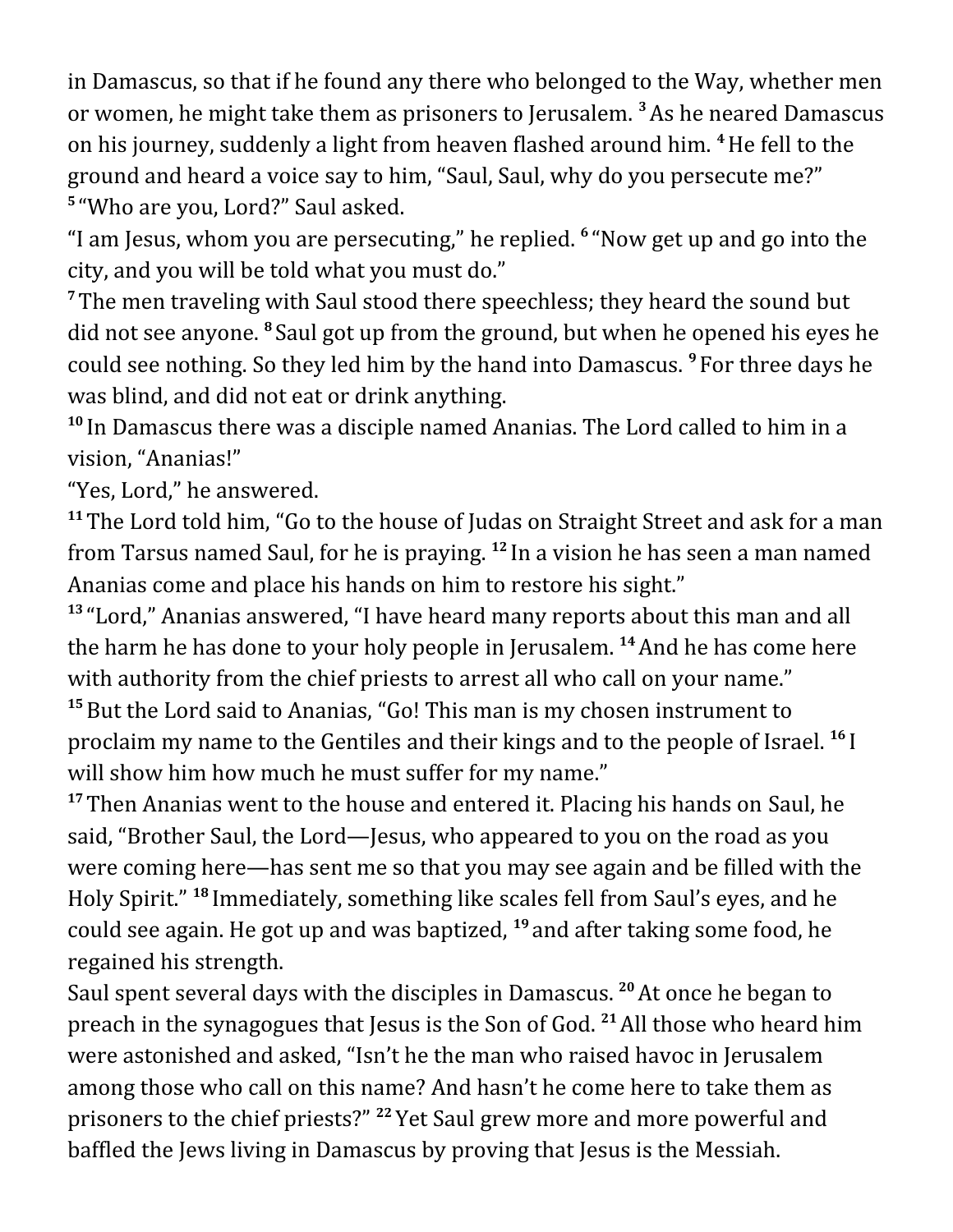## The Word of the Lord. **Thanks be to God.**

**Psalm of the Day I Will Praise - #30C**



I will exalt you, Lord, for you lifted me out of the depths; **you spared me from going down to the pit.** Sing the praises of the Lord, you his faithful people; **praise his holy name.**

For his anger lasts only a moment, **but his favor lasts a lifetime;** weeping may stay for the night, **but rejoicing comes in the morning.** *Refrain*

To you, Lord, I called; **to the Lord I cried for mercy:** "Hear, Lord, and be merciful to me; **Lord, be my help."**

You turned my wailing into dancing; **you removed my sackcloth and clothed me with joy,** that my heart may sing your praises and not be silent. **Lord my God, I will praise you forever.**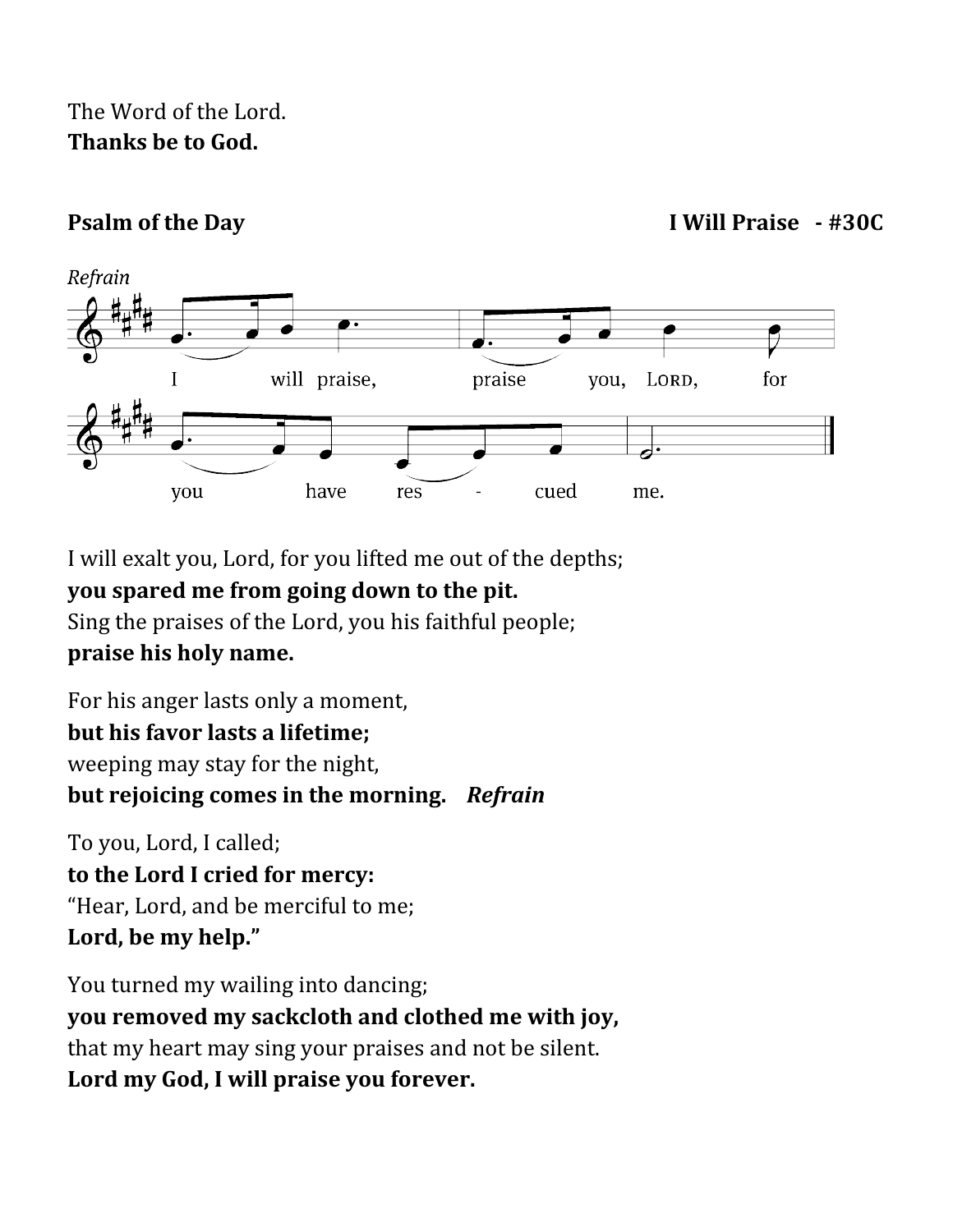**Glory be to the Father and to the Son and to the Holy Spirit, as it was in the beginning, is now, and will be forever. Amen.** *Refrain*

### **Second Reading**  Revelation 5:11-14

**<sup>11</sup>** Then I looked and heard the voice of many angels, numbering thousands upon thousands, and ten thousand times ten thousand. They encircled the throne and the living creatures and the elders. **<sup>12</sup>** In a loud voice they were saying: "Worthy is the Lamb, who was slain,

to receive power and wealth and wisdom and strength

and honor and glory and praise!"

**<sup>13</sup>** Then I heard every creature in heaven and on earth and under the earth and on the sea, and all that is in them, saying:

"To him who sits on the throne and to the Lamb

be praise and honor and glory and power,

for ever and ever!"

**<sup>14</sup>** The four living creatures said, "Amen," and the elders fell down and worshiped.

The Word of the Lord. **Thanks be to God.** 

#### **Gospel Acclamation 2 Timothy 1:10**

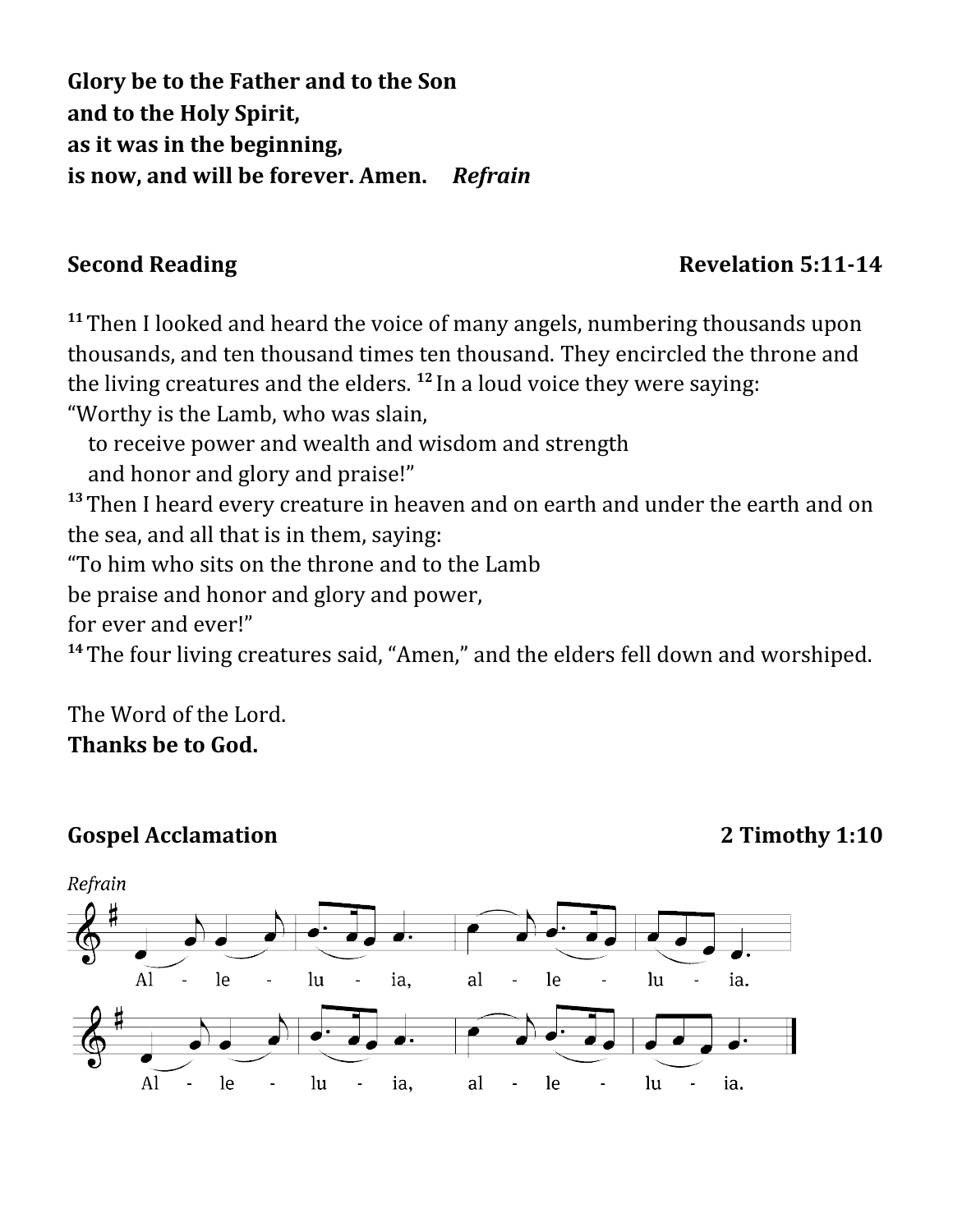**Christ Jesus has destroyed death and has brought life and immortality to light through the gospel. Alleluia.** *Refrain*

### Gospel John 21:1-14

Afterward Jesus appeared again to his disciples, by the Sea of Galilee. It happened this way: <sup>2</sup> Simon Peter, Thomas (also known as Didymus), Nathanael from Cana in Galilee, the sons of Zebedee, and two other disciples were together.<sup>3</sup> "I'm going out to fish," Simon Peter told them, and they said, "We'll go with you." So they went out and got into the boat, but that night they caught nothing.

<sup>4</sup> Early in the morning, Jesus stood on the shore, but the disciples did not realize that it was Jesus.

 $5$  He called out to them, "Friends, haven't you any fish?"

"No," they answered.

 $6$  He said, "Throw your net on the right side of the boat and you will find some." When they did, they were unable to haul the net in because of the large number of fish.

 $7$ Then the disciple whom Jesus loved said to Peter, "It is the Lord!" As soon as Simon Peter heard him say, "It is the Lord," he wrapped his outer garment around him (for he had taken it off) and jumped into the water.  $8$ The other disciples followed in the boat, towing the net full of fish, for they were not far from shore, about a hundred yards. <sup>9</sup>When they landed, they saw a fire of burning coals there with fish on it, and some bread.

<sup>10</sup> Jesus said to them, "Bring some of the fish you have just caught." <sup>11</sup> So Simon Peter climbed back into the boat and dragged the net ashore. It was full of large fish, 153, but even with so many the net was not torn. <sup>12</sup> Jesus said to them, "Come and have breakfast." None of the disciples dared ask him, "Who are you?" They knew it was the Lord. <sup>13</sup> Jesus came, took the bread and gave it to them, and did the same with the fish.  $^{14}$  This was now the third time Jesus appeared to his disciples after he was raised from the dead.

The Gospel of the Lord.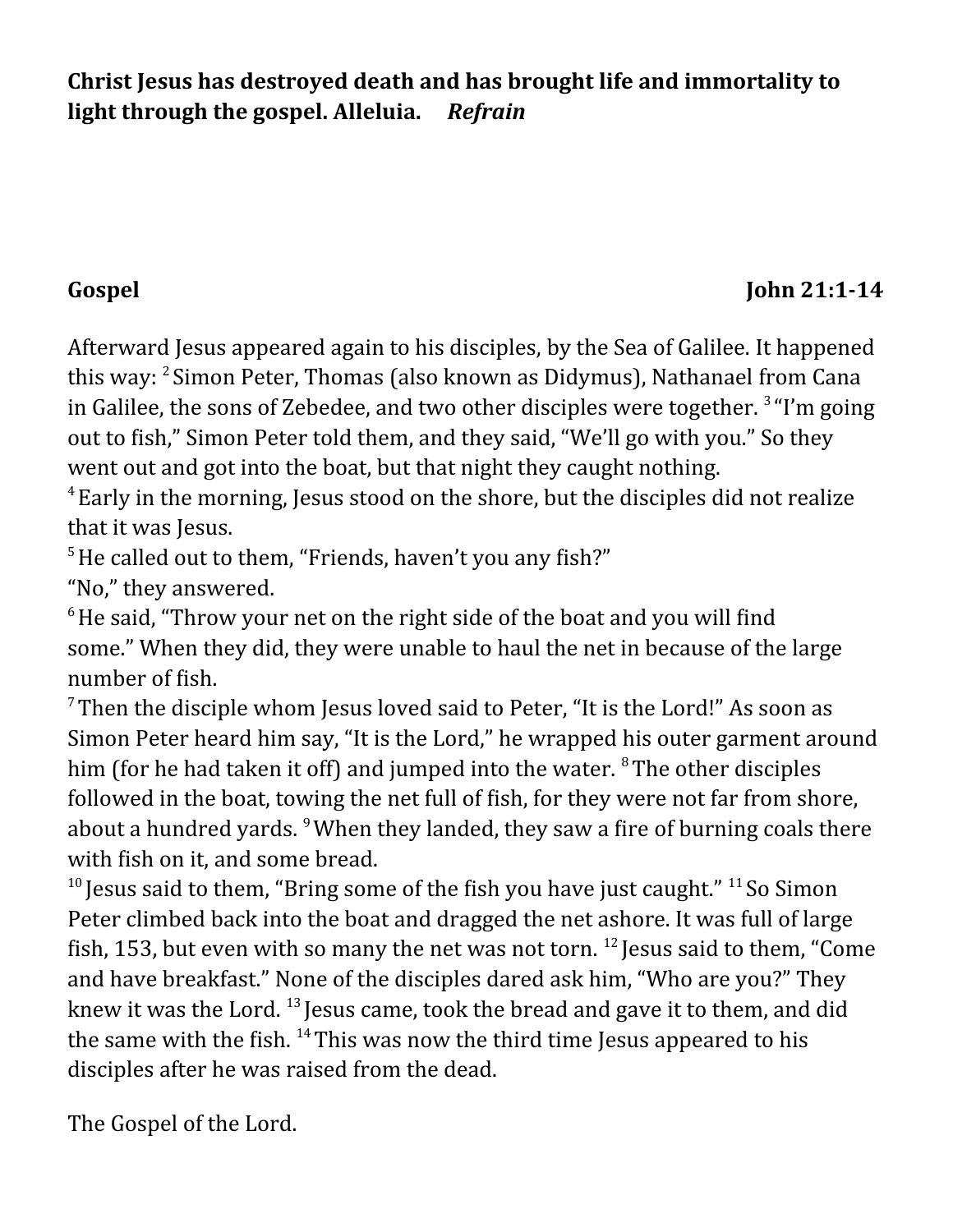#### **Hymn of the Day Christ the Lord is Risen Again #459**

Christ the Lord is ris'n again; Christ has broken death's strong chain. Hark, the angels shout for joy, singing evermore on high: Hallelujah!

He who gave for us his life, who for us endured the strife, is our Paschal Lamb today. We too sing for joy and say: Hallelujah!

He who bore all pain and loss comfortless upon the cross lives in glory now on high, pleads for us, and hears our cry: Hallelujah!

He whose path no records tell has descended into hell; he the strong man armed has bound and in highest heav'n is crowned. Hallelujah!

He who slumbered in the grave is exalted now to save; now through Christendom it rings that the Lamb is King of kings. Hallelujah!

Now he bids us tell abroad how the lost may be restored, how the penitent forgiv'n, how we, too, may enter heav'n. Hallelujah!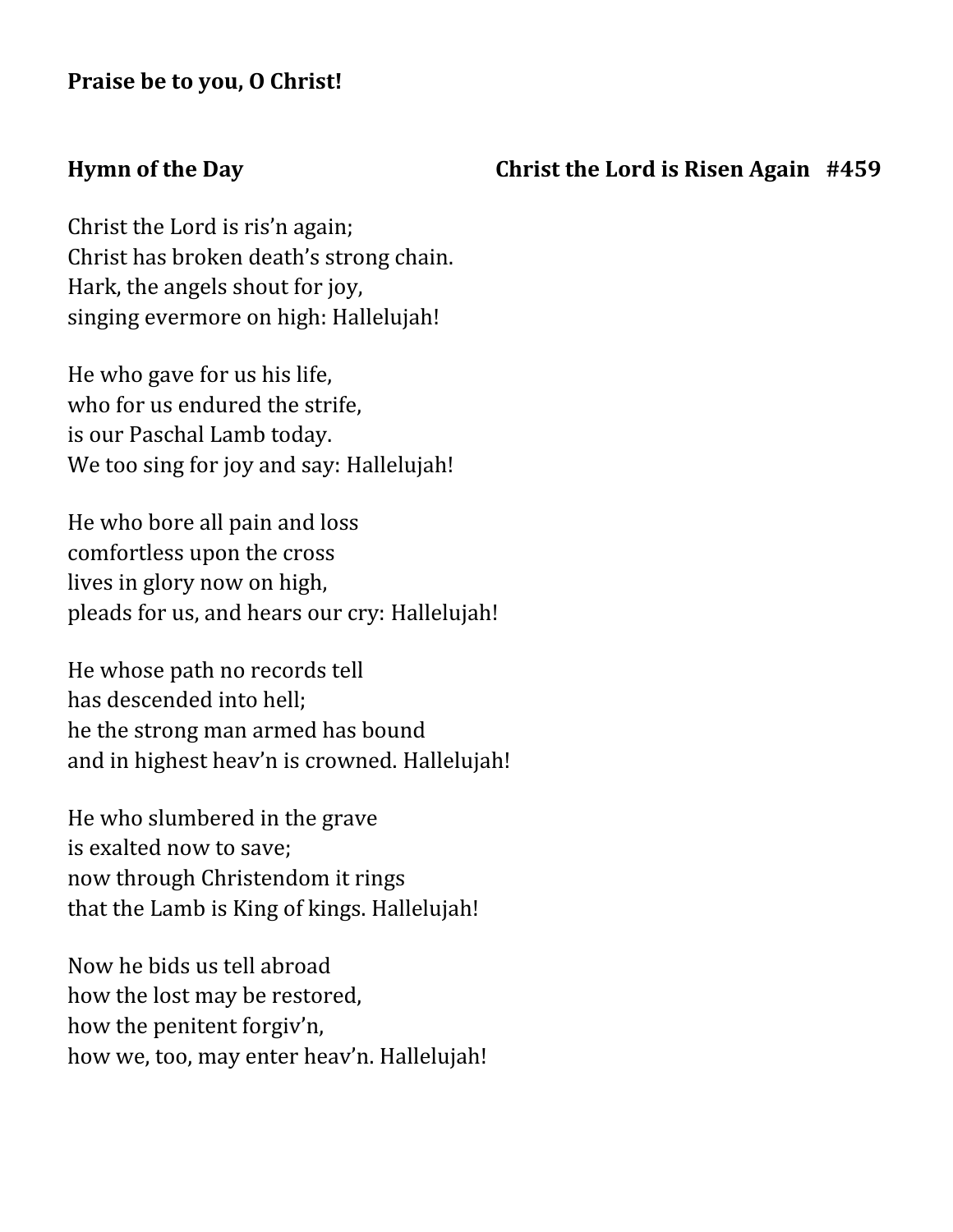### **The Apostles' Creed**

I believe in God, the Father almighty, maker of heaven and earth.

I believe in Jesus Christ, his only Son, our Lord, who was conceived by the Holy Spirit, born of the Virgin Mary, suffered under Pontius Pilate, was crucified, died, and was buried. He descended into hell. The third day he rose again from the dead. He ascended into heaven and is seated at the right hand of God the Father almighty. From there he will come to judge the living and the dead.

I believe in the Holy Spirit, the holy Christian Church, the communion of saints, the forgiveness of sins, the resurrection of the body, and the life everlasting. Amen.

*Please be seated* 

### **Prayer of the Church**

Eternal Lord, give us peace as we ponder the good news that you forgive our sins in Christ. Lead us to see clearly the path you have laid out for us. **Work in us so that we believe and live the Word we have heard today.**

Strengthen and defend your Church, that by your Word and sacraments faith may grow and love toward all may increase.

#### **Support all who spread the light of your truth throughout the world.**

Guard and guide the families of our congregation. Lead husbands and wives to love each other with commitment, respect, and patience. Help parents to grasp the eternal value of keeping their children close to Jesus all their lives. Grant joy to those who are single, and make them a blessing to others.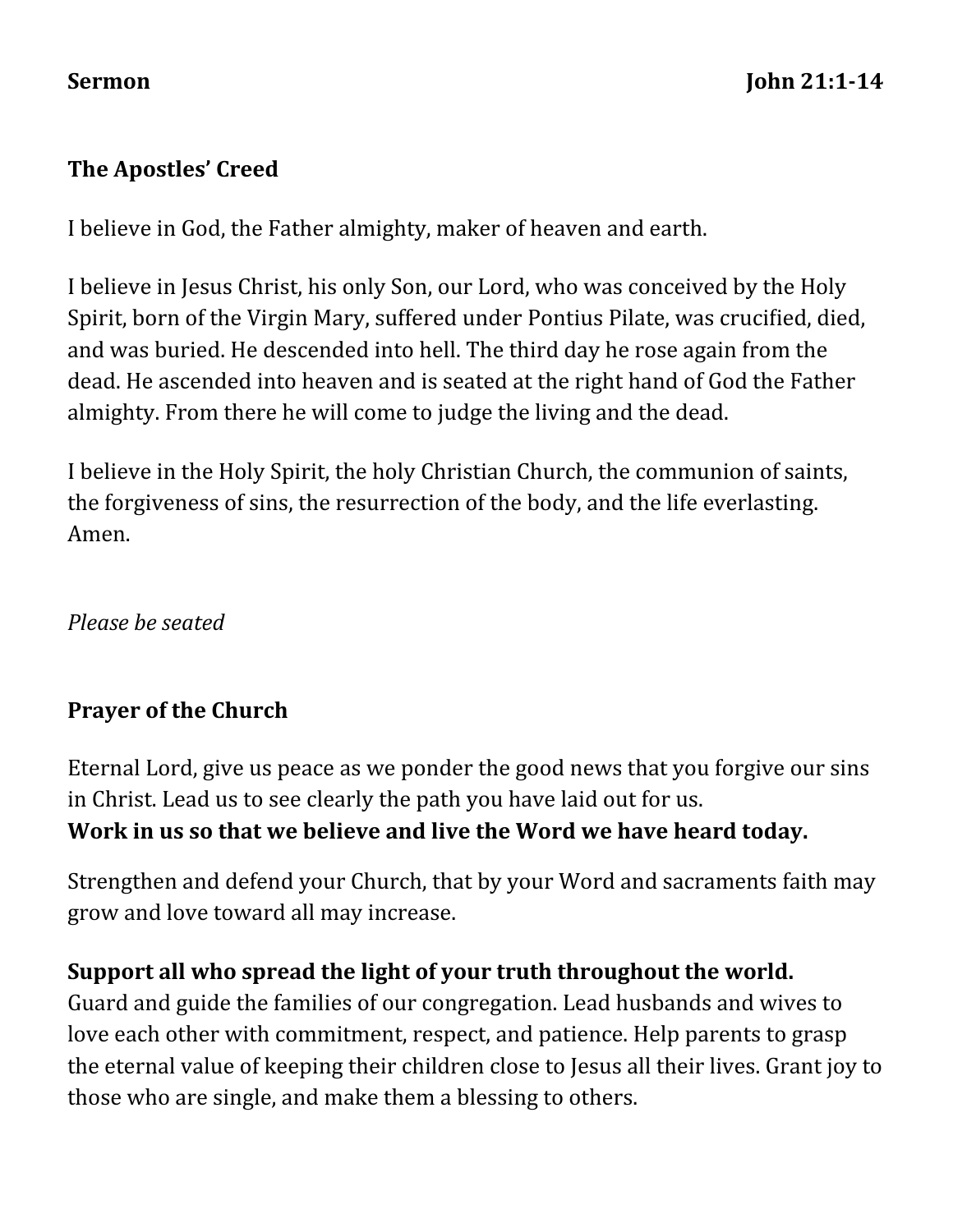# **Protect us from the temptations that surround us; give us pure hearts and minds.**

Provide wisdom and insight to those who make laws and set policies. Give us respect for those who protect us from crime. Lead us to value the rights of our fellow citizens and to defend those who cannot defend themselves. **Bless our land with peace and prosperity so that the gospel may be proclaimed to all.**

Let your blessing rest on planting and harvest, commerce and industry, medicine and science, the arts and culture. Protect all who travel, and care for those whose work is difficult or dangerous.

## **Be with all who devote themselves to any useful task.**

Give us passion to share the story of your love with our family and friends. Overcome unbelief, and open the hearts of people everywhere to believe the good news that Jesus has forgiven their sins and opened the gates of heaven. **Fill us with joy over every sinner who repents and comes to trust in you.**

Comfort all who are in sorrow or need, sickness or any adversity, *[especially….]*. Remember those who suffer persecution for the faith. Have mercy on those for whom death draws near.

# **Grant them your love, and take them into your tender care.**

Hear us, Lord, as we pray in silence.

# *Silent prayer*

Gracious God, you govern and direct all things and you love all people. Hear our prayers, spoken and silent, and answer them in your wisdom and grace. **In Jesus' name we pray. Amen.**

# **Offering**

*The members of Zion have joined together to do the Lord's work in this community and around the world. If you are a visitor, please don't feel obligated to participate in this offering which supports our ministry.*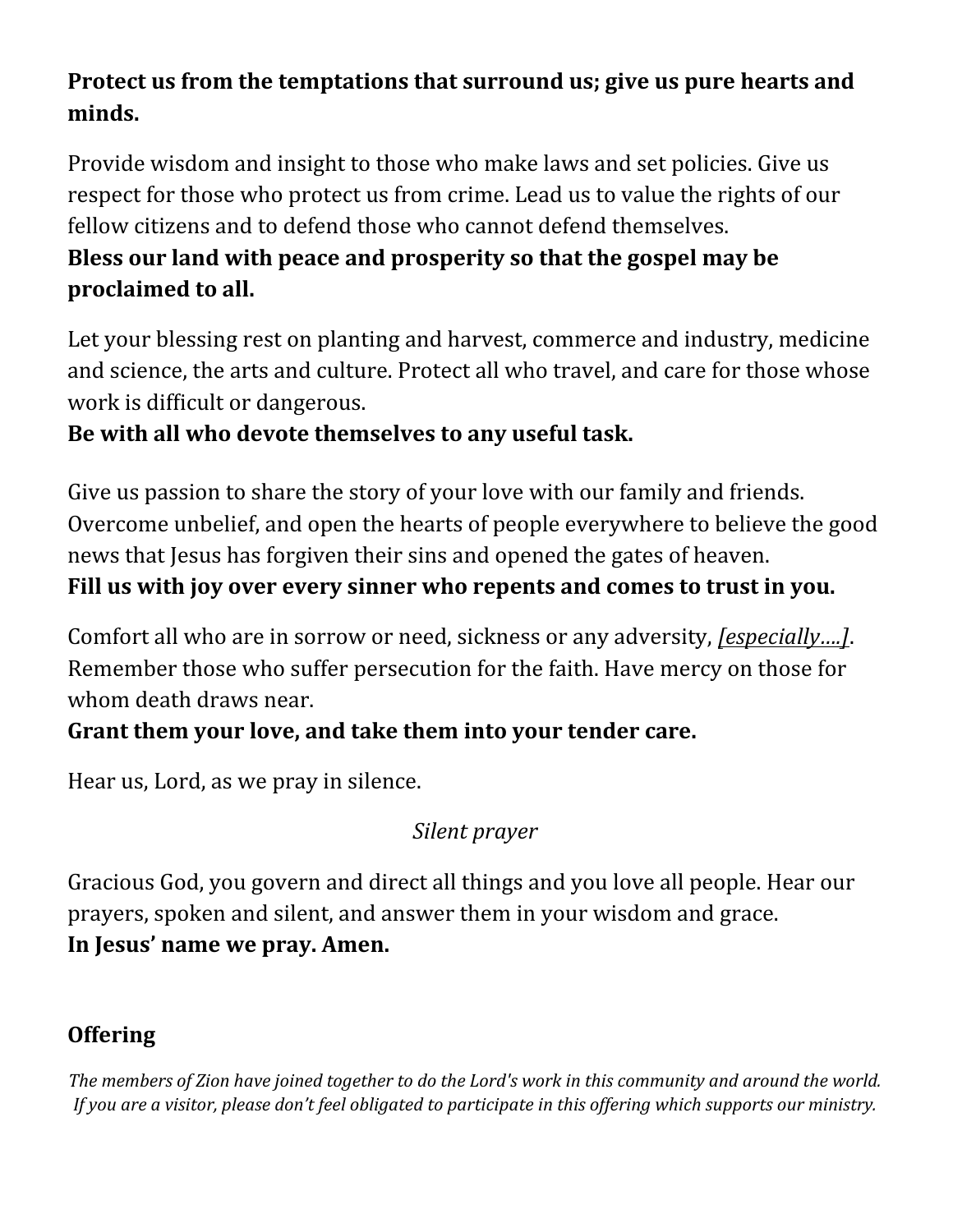## **Hymn Hail, O Once-Despised Jesus #534**

Hail, O once-despisèd Jesus! Hail, O Galilean King! You have suffered to release us, hope to give and peace to bring. Hail, O universal Savior, bearer of our sin and shame; by your merits we find favor: life is given through your name.

Paschal Lamb, by God appointed, all our sins on you were laid; by almighty love anointed, you have full atonement made. Ev'ry sin has been forgiven through the power of your blood; open is the gate of heaven, we are reconciled to God.

Jesus, heav'nly hosts adore you, seated at your Father's side. Crucified this world once saw you; now in glory you abide. There for sinners you are pleading, and our place you now prepare, ever for us interceding till in glory we appear.

Worship, honor, pow'r, and blessing you are worthy to receive; loudest praises, without ceasing, right it is for us to give. Help, O bright angelic spirits, all your noblest anthems raise; help to sing our Savior's merits, help to chant Immanuel's praise.

#### **Prayer**

Almighty God, we thank you for teaching us the things you want us to believe and do. Help us by your Holy Spirit to keep your Word in pure hearts that we may be strengthened in faith, guided in holiness, and comforted in life and in death, through Jesus Christ, our Lord, who lives and reigns with you and the Holy Spirit, one God, now and forever.

**Amen.** 

**Lord's Prayer**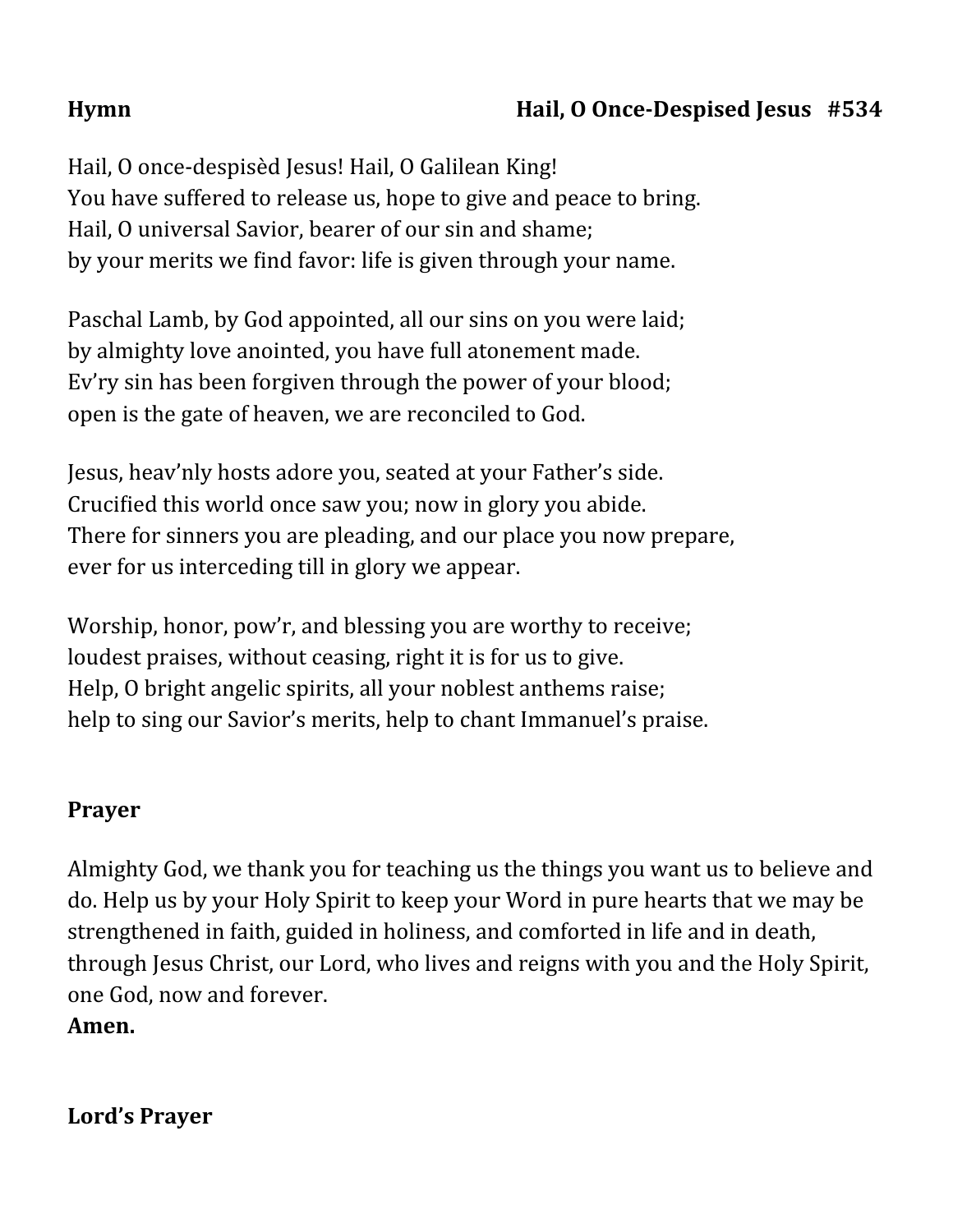**Our Father, who art in heaven, hallowed be thy name, thy kingdom come, thy will be done on earth as it is in heaven. Give us this day our daily bread; and forgive us our trespasses, as we forgive those who trespass against us; and lead us not into temptation, but deliver us from evil. For thine is the kingdom and the power and the glory forever and ever. Amen.**

# **Blessing**

The Lord bless you and keep you. The Lord make his face shine on you and be gracious to you. The Lord look on you with favor and (+) give you peace. **Amen.**

# **Closing Hymn He's Risen, He's Risen #445:1, 4, 5**

1 He's risen, he's risen, Christ Jesus, the Lord; he opened death's prison, the incarnate Word. Break forth, hosts of heaven, in jubilant song and earth, sea, and mountain, the praises prolong.

4 O, where is your sting, death? We fear you no more; Christ rose, and now open is fair Eden's door. For all our transgressions his blood does atone; redeemed and forgiven, we now are his own.

5 Then sing your hosannas and raise your glad voice; proclaim the blest tidings that all may rejoice. Laud, honor, and praise to the Lamb that was slain: with Father and Spirit he ever shall reign.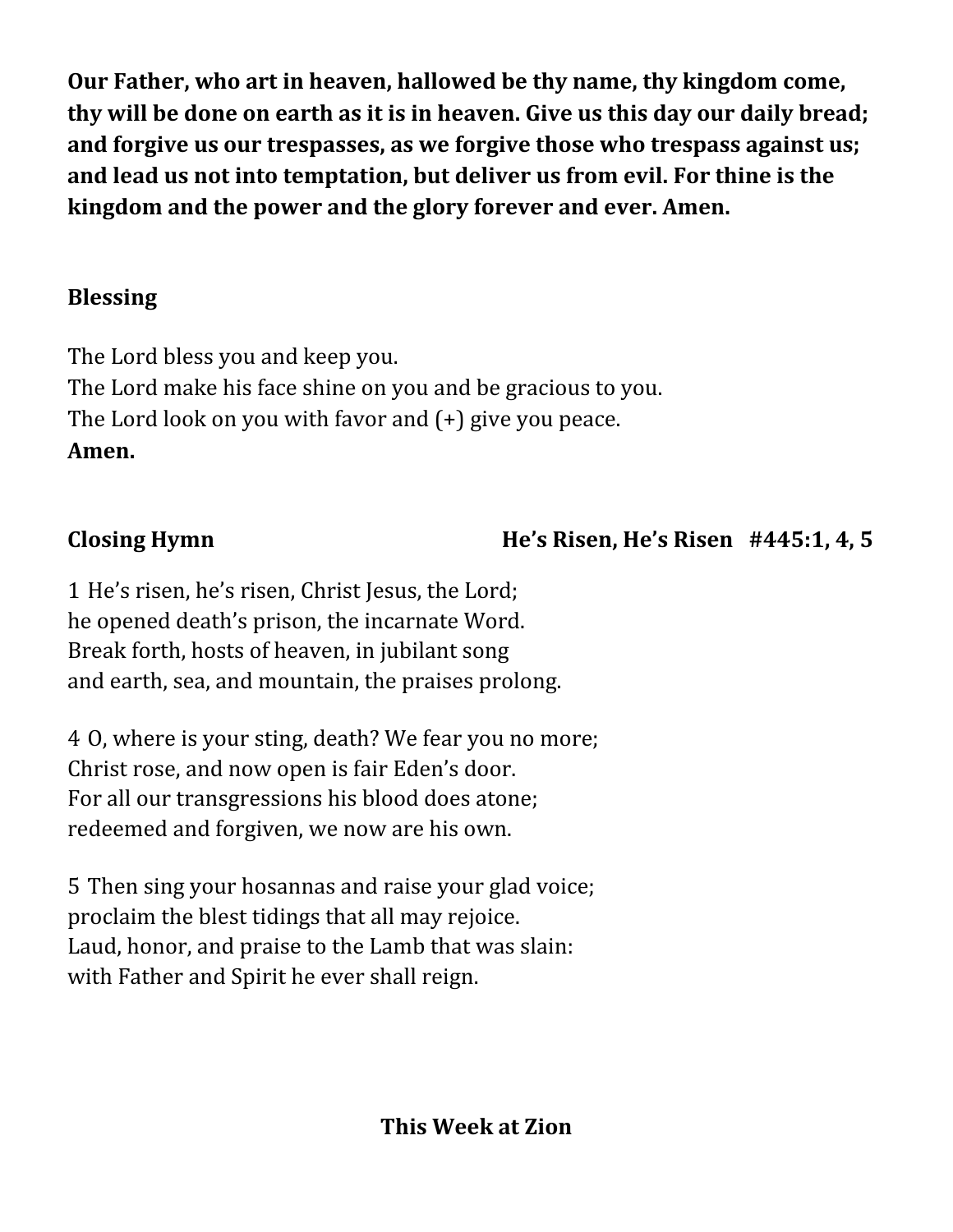| Today: | $7:30 / 9:45$ a.m. Worship<br>$11:00$ a.m.<br>$4:00$ p.m. | 8:30 / 8:45 a.m. Sunday School / Bible study<br><b>Church Booklet committee meeting</b><br>Lutheran Chorale concert at Grace, Downtown       |
|--------|-----------------------------------------------------------|----------------------------------------------------------------------------------------------------------------------------------------------|
| Mon:   | $6:00$ p.m.<br>$6:30$ p.m.                                | Sunday School teacher meeting<br>Mental Wellness seminar at Morning Star, Jackson                                                            |
| Tue:   | $8:00$ a.m.                                               | KM Pastoral Conference at Redeemer, Cedarburg                                                                                                |
| Wed:   | $5 - 6:30$ p.m.<br>6-7:30 p.m.                            | 8 <sup>th</sup> Grade Catechism instructions<br>7 <sup>th</sup> Grade Catechism instructions                                                 |
| Thu:   | $7:00$ p.m.                                               | Worship with Holy Communion                                                                                                                  |
| Fri:   | $7:00$ p.m.<br>$7:30$ p.m.                                | <b>KML Spring Play</b><br><b>WLC Choir concert</b>                                                                                           |
| Sat:   | $7:00$ p.m.                                               | <b>KML Spring Play</b>                                                                                                                       |
| Sun:   | $2:00$ p.m.                                               | Mother's Day<br>7:30 / 9:45 a.m. Worship with Holy Communion<br>8:30 / 8:45 a.m. Sunday School / Adult bible study<br><b>KML Spring Play</b> |

**Baptisms** Stella Mae Schulz, daughter of Eric and Kelly, was baptized in a private ceremony yesterday morning (April 30). She was born on March 9<sup>th</sup>. Also, Luke James Bucheger, son of Jim and Rachael, will be baptized in a private ceremony after church this morning (May 1). He was born March  $31<sup>st</sup>$ . May God keep these young ones in his baptismal grace all their lives.

**In Our Prayers** Sharon Janssen, receiving treatments for cancer down in Phoenix; Dennis Noel, dealing with a number of health challenges and undergoing tests this week.

**We thank** Anne Drewa (Thursday) and Barb Olsen (Sunday) for serving as our organists this weekend.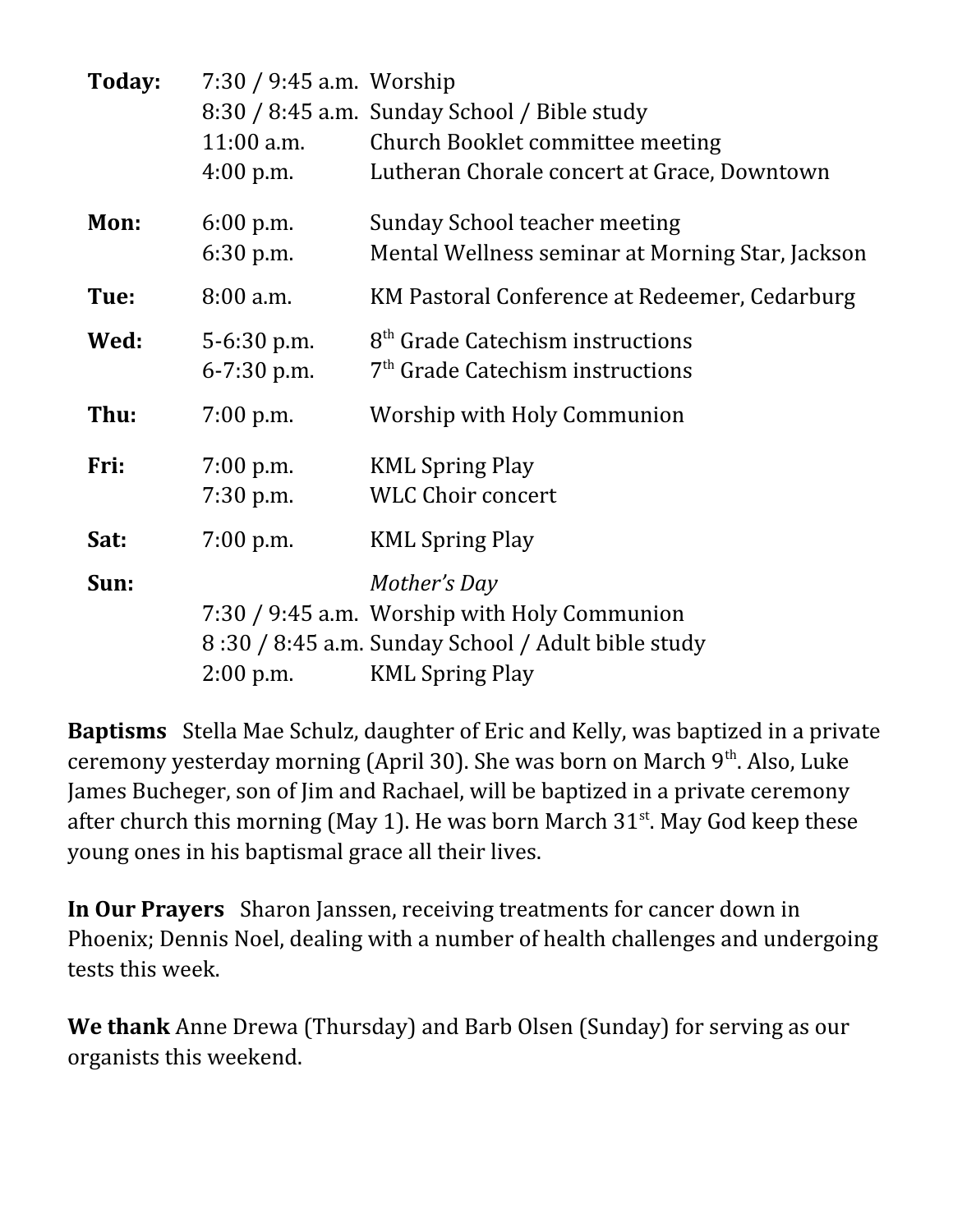**Please pick up** a copy of the May *Forward in Christ*, church newsletter, calendar… all on the cabinets in the entryway. Anything else on the cabinets is fair game as well - videos, Camp Phillip schedules, brochures, etc…

**Blood Drive** On Tuesday, May  $17<sup>th</sup>$  from  $1:30 - 5:30$  p.m. Zion will be hosting a blood drive in the fellowship hall. Check the bulletin board to see how you can sign up to save lives!

**Pray for Ukraine** Curious as to how the WELS is helping our sister churches in Ukraine? Visit www.wels.net/pray-for-ukraine for the latest as to how our church body is offering aid.

**Mental Wellness Seminar** Join in on a discussion of mental wellness for our times and learn specific ways to intervene for yourself or a loved one when wellness becomes un-wellness or illness at Morning Star Lutheran this Monday, May 2<sup>nd</sup> from 6:30 - 7:30 PM. Morning Star is located at N171W20131 Highland Rd., Jackson and will be hosting Karen Fischer from Christian Family Solutions for this presentation - please join us!

**Lutheran Chorale Concert** This afternoon, May 1, the Lutheran Chorale of Milwaukee presents "O God, Our Help," a hymn festival concert, starting at 4 p.m. at Grace Church in downtown Milwaukee. The festival will feature the sounds of organ, brass and percussion as the chorale sings favorites—old and new—from the new WELS hymnal, as well as arrangements from prominent old and new church music composers. The concert will also premiere new choral work by Jeremy S. Bakken. A free will offering will be collected to support the choir's ministry. To learn more, visit *lutheranchorale.org*.

**KML Spring Play** Join us for KML's spring play, *The One-Act Play That Goes Wrong.* You are guaranteed to laugh until your side hurts at all the wonderfully creative ways this show "goes wrong!" Recommended for ages 13+. Performances: Friday & Saturday, May 6 & 7, 7:00 PM; Sunday, May 8, 2:00 PM. Tickets are general admission and \$5 each and will be sold at the door beginning 30 minutes prior to each show. You can find more information at [www.kmlhs.org/theatre](http://www.kmlhs.org/theatre).

**Luther Prep Instrumental Concert** You're invited to join the concert and jazz bands, string, guitar, and percussion ensembles, brass choir, and mass hand bell